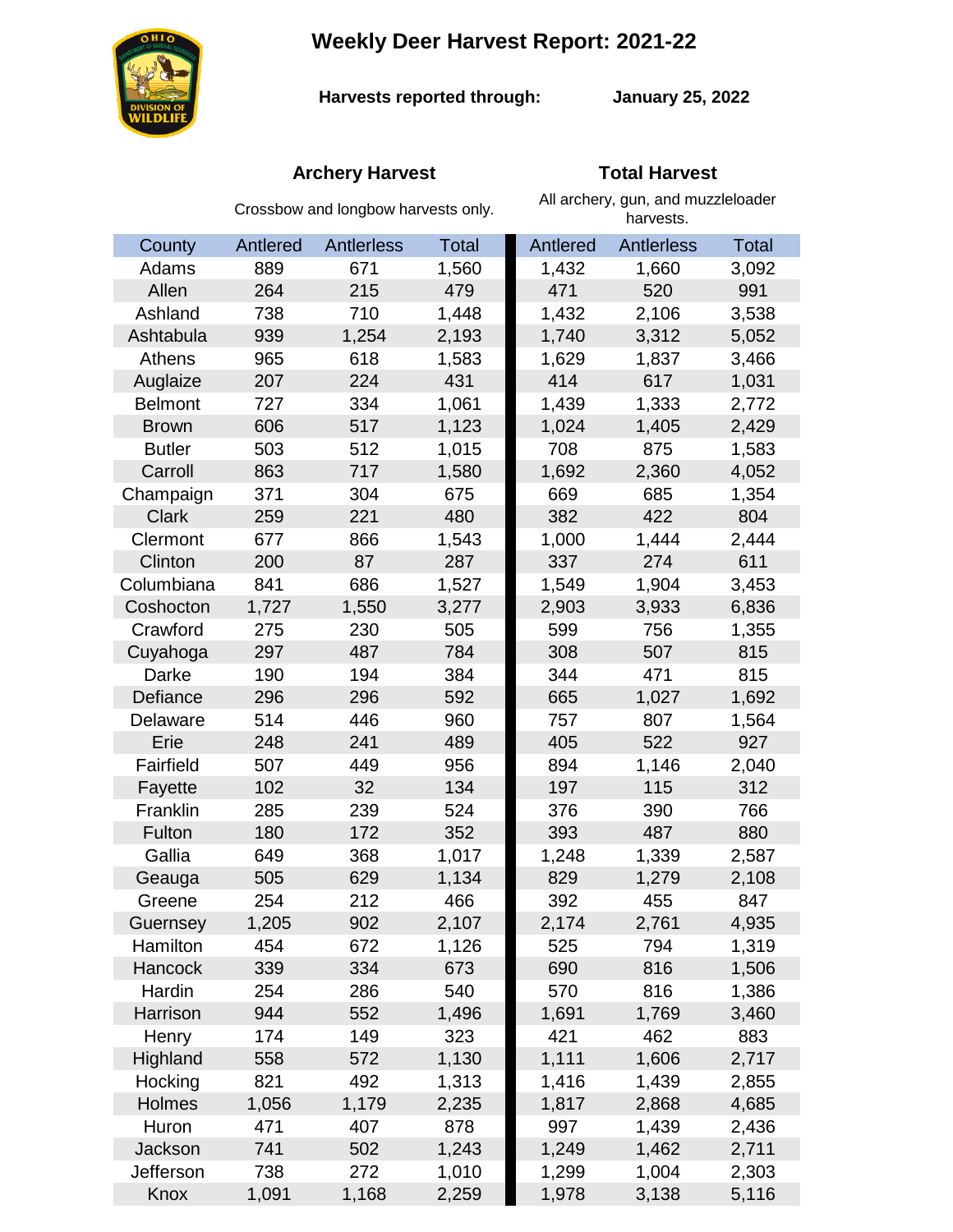**Weekly Deer Harvest Report: 2021-22**



**Harvests reported through:** 

**January 25, 2022**

## **Archery Harvest Total Harvest**

|               | Crossbow and longbow harvests only. |            |              | All archery, gun, and muzzleloader<br>harvests. |            |              |  |
|---------------|-------------------------------------|------------|--------------|-------------------------------------------------|------------|--------------|--|
| County        | Antlered                            | Antlerless | <b>Total</b> | Antlered                                        | Antlerless | <b>Total</b> |  |
| Lake          | 267                                 | 403        | 670          | 343                                             | 549        | 892          |  |
| Lawrence      | 485                                 | 185        | 670          | 897                                             | 688        | 1,585        |  |
| Licking       | 1,358                               | 1,204      | 2,562        | 2,199                                           | 2,841      | 5,040        |  |
| Logan         | 481                                 | 552        | 1,033        | 851                                             | 1,301      | 2,152        |  |
| Lorain        | 606                                 | 585        | 1,191        | 982                                             | 1,294      | 2,276        |  |
| Lucas         | 201                                 | 267        | 468          | 266                                             | 344        | 610          |  |
| Madison       | 174                                 | 127        | 301          | 315                                             | 316        | 631          |  |
| Mahoning      | 581                                 | 544        | 1,125        | 870                                             | 1,147      | 2,017        |  |
| Marion        | 208                                 | 180        | 388          | 467                                             | 506        | 973          |  |
| Medina        | 658                                 | 770        | 1,428        | 1,027                                           | 1,453      | 2,480        |  |
| Meigs         | 817                                 | 579        | 1,396        | 1,489                                           | 1,858      | 3,347        |  |
| Mercer        | 175                                 | 212        | 387          | 378                                             | 545        | 923          |  |
| Miami         | 253                                 | 206        | 459          | 394                                             | 449        | 843          |  |
| Monroe        | 586                                 | 269        | 855          | 1,189                                           | 1,247      | 2,436        |  |
| Montgomery    | 254                                 | 314        | 568          | 347                                             | 487        | 834          |  |
| Morgan        | 771                                 | 491        | 1,262        | 1,398                                           | 1,782      | 3,180        |  |
| <b>Morrow</b> | 438                                 | 376        | 814          | 773                                             | 935        | 1,708        |  |
| Muskingum     | 1,428                               | 832        | 2,260        | 2,475                                           | 2,698      | 5,173        |  |
| Noble         | 778                                 | 530        | 1,308        | 1,369                                           | 1,744      | 3,113        |  |
| Ottawa        | 142                                 | 153        | 295          | 233                                             | 310        | 543          |  |
| Paulding      | 209                                 | 235        | 444          | 512                                             | 731        | 1,243        |  |
| Perry         | 684                                 | 448        | 1,132        | 1,240                                           | 1,432      | 2,672        |  |
| Pickaway      | 173                                 | 110        | 283          | 361                                             | 299        | 660          |  |
| Pike          | 571                                 | 393        | 964          | 916                                             | 923        | 1,839        |  |
| Portage       | 697                                 | 717        | 1,414        | 1,090                                           | 1,463      | 2,553        |  |
| Preble        | 297                                 | 243        | 540          | 492                                             | 546        | 1,038        |  |
| Putnam        | 204                                 | 163        | 367          | 403                                             | 453        | 856          |  |
| Richland      | 905                                 | 861        | 1,766        | 1,540                                           | 2,135      | 3,675        |  |
| Ross          | 817                                 | 597        | 1,414        | 1,421                                           | 1,571      | 2,992        |  |
| Sandusky      | 260                                 | 265        | 525          | 427                                             | 549        | 976          |  |
| Scioto        | 616                                 | 427        | 1,043        | 975                                             | 1,094      | 2,069        |  |
| Seneca        | 409                                 | 371        | 780          | 856                                             | 1,164      | 2,020        |  |
| Shelby        | 223                                 | 268        | 491          | 428                                             | 646        | 1,074        |  |
| <b>Stark</b>  | 854                                 | 857        | 1,711        | 1,311                                           | 1,755      | 3,066        |  |
| Summit        | 628                                 | 738        | 1,366        | 736                                             | 902        | 1,638        |  |
| Trumbull      | 878                                 | 1,158      | 2,036        | 1,443                                           | 2,387      | 3,830        |  |
| Tuscarawas    | 1,415                               | 1,282      | 2,697        | 2,551                                           | 3,466      | 6,017        |  |
| Union         | 285                                 | 281        | 566          | 503                                             | 603        | 1,106        |  |
| Van Wert      | 130                                 | 106        | 236          | 294                                             | 293        | 587          |  |
| Vinton        | 685                                 | 397        | 1,082        | 1,169                                           | 1,231      | 2,400        |  |
| Warren        | 369                                 | 353        | 722          | 565                                             | 637        | 1,202        |  |
| Washington    | 860                                 | 395        | 1,255        | 1,668                                           | 1,660      | 3,328        |  |